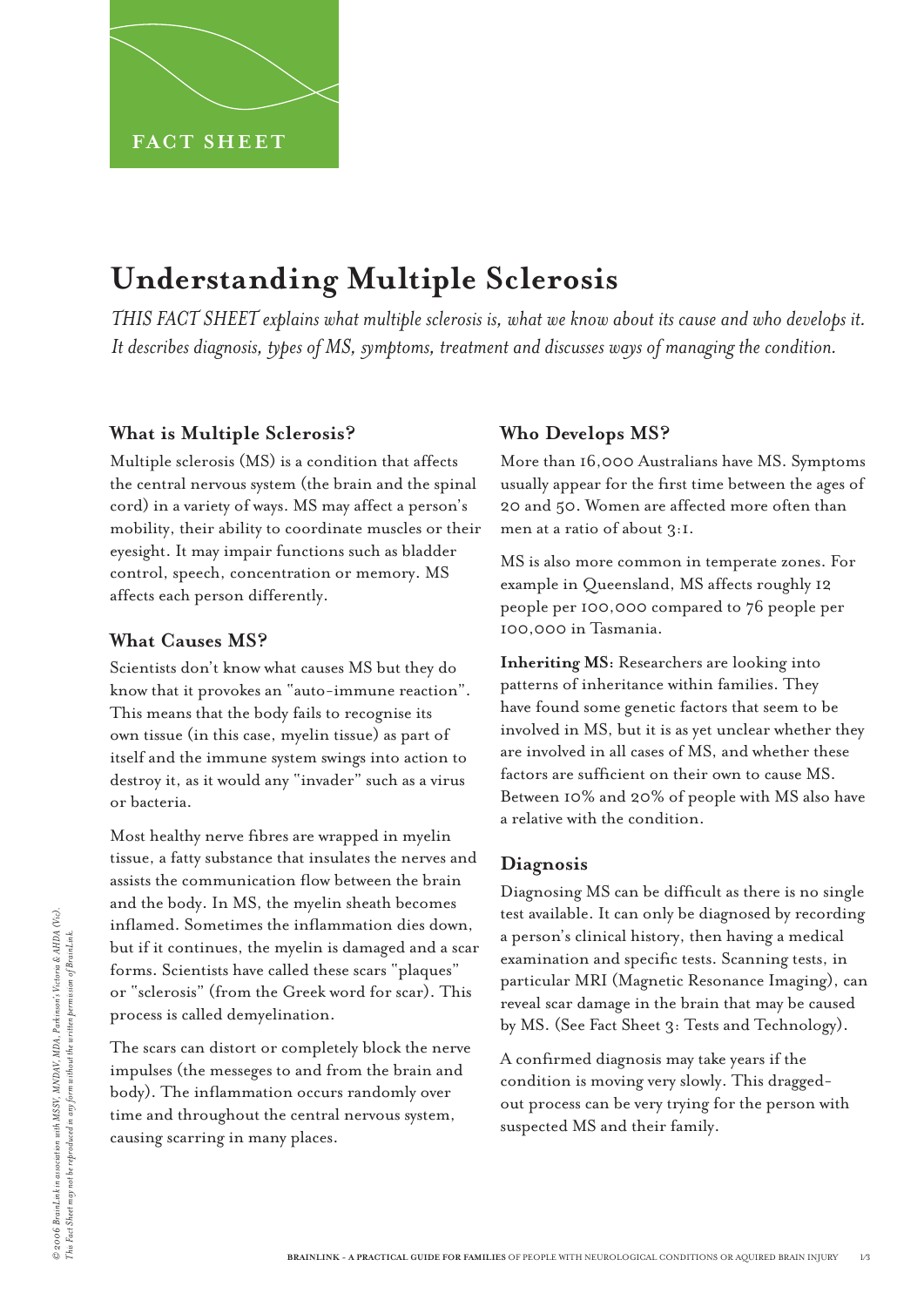## **Types of MS**

There are four main types of MS:

- Primary progressive ›
- Relapsing/remitting  $\rightarrow$
- Secondary progressive ›
- Progressive/relapsing  $\rightarrow$

Primary progressive: About 10% of people with MS experience this form, which is the gradual onset of disability that does not recover or reverse.

**Relapsing/remitting:** This is the most common form of MS, about 85% of people start with this form. Symptoms develop suddenly during "attacks" or "episodes". These may ease off over days, weeks or months or resolve completely. Other attacks may leave persisting problems. The intervals between attacks vary widely, from several weeks to several years apart.

**Secondary progressive:** The relapsing/remitting form of MS develops into secondary progressive MS for many people - the attacks become fewer but the person's disabilities gradually become more pronounced, with no recovery.

**Progressive/relapsing:** This form of MS is rare and involves the progression of disability together with relapses from the onset.

## **Symptoms**

MS is unpredictable and no two people will have the same set of symptoms.

Symptoms affect three main categories of function:

- Motor function ›
- Sensory function  $\rightarrow$
- Cognitive (thinking and behaviour)  $\rightarrow$

**Motor function:** A disturbance in motor function means a disturbance in movement and coordination. For example, walking may become slow, ungainly or staggering. Fine movements may be affected, such as writing, doing up buttons or picking up small objects.

Speech may become slurred or hesitant, tremor might occur in the hands and a person may have difficulty controlling bladder or bowel function. (See Fact Sheet 9: Continence Problems; Fact Sheet 7: Speech and Communication Problems).

MS-specific fatigue can be extremely disabling and people with MS may need to modify what they do and organise their time to manage it. (See Fact Sheet 11: Managing Fatigue).

Some people are also affected by changes in body temperature that may be brought on by a hot shower, becoming overheated from exercise or hot weather. This slows down or stops the transmission of messages along the nerves, temporarily making their symptoms worse until the body temperature falls again. Air conditioning, cooling vests and cool drinks can help.

**Sensory function:** Skin sensations of touch, pain and temperature can be affected so that a person may have areas of numbness or pins and needles. They may find the touch of bed-clothes painfully irritating or have areas on their body where they feel no sensation of hot or cold, in which case they need to take special care around hot water or hot objects to avoid burns.

Sight is often affected and people may experience difficulty with double vision, focussing or coping with harsh lights at night. (See Fact Sheet 12: Vision Problems).

If sensory messages from the limbs are disturbed, the person may not "feel" where their limbs are, which can affect balance.

**Cognitive function:** Scarring in the brain may affect some areas of thinking. For example, some people with MS have difficulty concentrating for prolonged periods, and poor memory can make learning new skills and systems difficult.

A person may have less control over their moods or behaviour. For example, they may cry very easily, develop a shorter fuse over small things or have trouble getting motivated to do things. Depression is also common.